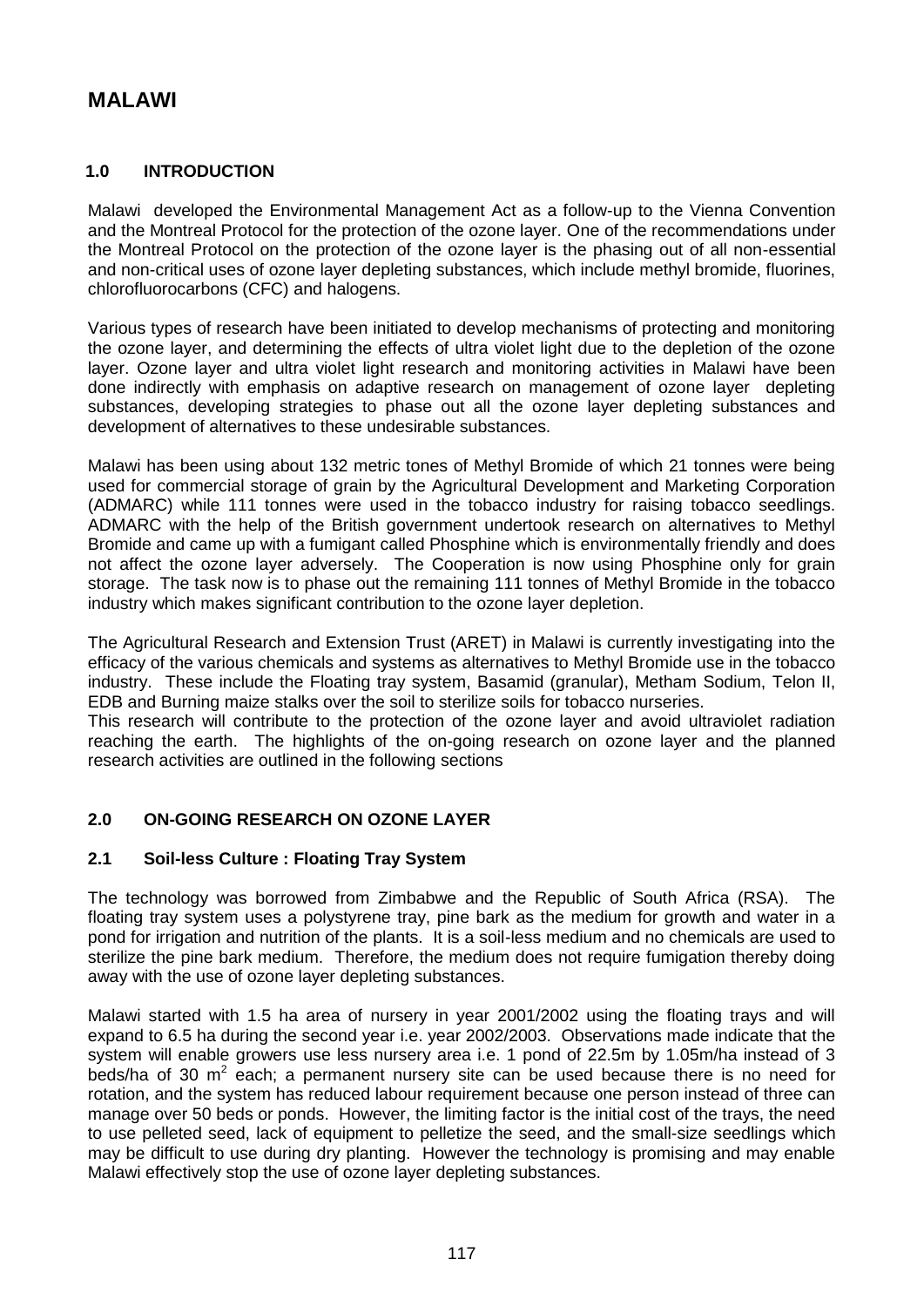### **2.2 Chemical Soil Sterilization System : Basamid (Granular), Metham Sodium or Herbifume (Liquid Formulation) and Telon II**

The two compounds Basamid and Metham Sodium have the same active ingredient (Methylisothiocynate) the difference being that one is in granular form while the other one is in liquid form. These two chemicals have been evaluated for their effectiveness in controlling weeds and nematodes. Both chemicals turn into Methylisothiocynate (MITC) gas upon reacting with water in the soil and it is the MITC gas that kills weeds, soilborne pathogens and nematodes.

Observations from the research results show that Basamid is very effective in killing weeds and nematodes while Metham Sodium has shown inconsistent results over seasons in the control of nematodes and weeds (Table I). Research efforts are being made to improve the application procedures of Metham Sodium to enhance its effectiveness.

The major disadvantage of the two chemicals is that the treatment period and procedures take almost a month before sowing which is 10 days more than methyl bromide treatment.

#### **TABLE 1: EFFECTS OF SOIL FUMIGANTS ON WEED AND NEMATODE CONTROL IN HEAVY AND LIGHT SOILS DURING SOIL**

|                  | <b>WEED</b><br><b>POPULATION</b> |                             | <b>NEMATODE POPULATION</b> |              |              |              | <b>NEMATODE</b><br><b>INFECTION</b> |                             |
|------------------|----------------------------------|-----------------------------|----------------------------|--------------|--------------|--------------|-------------------------------------|-----------------------------|
|                  |                                  |                             | <b>INITIAL</b>             |              | <b>FINAL</b> |              | (ROOT GALL<br><b>SCORES)</b>        |                             |
| <b>TREATMENT</b> | <b>HEAVY</b><br><b>SOIL</b>      | <b>LIGHT</b><br><b>SOIL</b> | <b>HEAVY</b>               | <b>LIGHT</b> | <b>HEAVY</b> | <b>LIGHT</b> | <b>HEAVY</b><br><b>SOIL</b>         | <b>LIGHT</b><br><b>SOIL</b> |
| <b>Burning</b>   | 16.3                             | 4.5                         | 73                         | 95           | 487          | 593          | 6.5                                 | 4.9                         |
| Methyl Bromide   | 1.9                              | 1.3                         | 51                         | 78           | $\Omega$     | 0            | $\Omega$                            | $\Omega$                    |
| Metham Sodium    | 4.2                              | 8.3                         | 52                         | 85           | 331          | 477          | 5.1                                 | 4.8                         |
| Basamid          | 2.0                              | 1.3                         | 43                         | 75           | 145          | 105          | 3.0                                 | 1.2                         |
| Telon II         | 145.5                            | 6.8                         | 45                         | 74           | $\Omega$     | 0            | $\Omega$                            | 0.1                         |

## **STERILIZATION IN THE NURSERY**

### **Combination of Metham Sodium and Telon II**

In an effort to improve the efficacy of Methum Sodium in the control of both nematodes and weeds another chemical called Telon II was tried in combination with Metham Sodium. It has been observed that a combination of Telon II and Metham Sodium is very effective in controlling weeds and nematodes (Table 2). However, it has been noted that Telon II is highly effective in controlling nematodes but not weeds. Additional experiments on the use of Telon II alone for controlling nematodes in the nursery have shown Telon II to be highly effective for nematode control (Refer to Table I).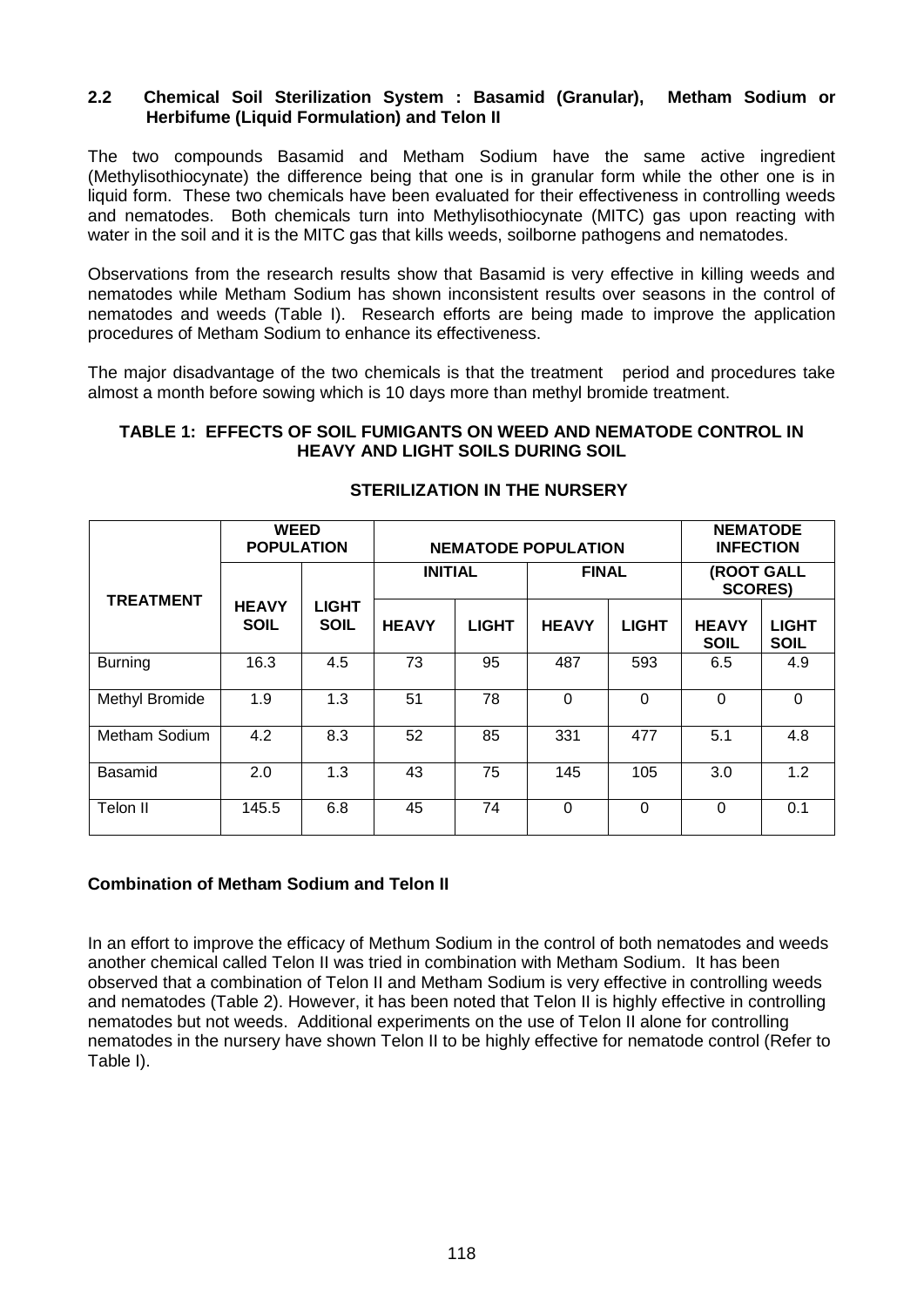## **TABLE 2: SYNEGETIC EFFECTS OF METHAM SODIUM AND TELON II ON THE CONTROL OF NEMATODES AND WEEDS IN A TOBACCO NURSERY**

| <b>TREATMENT</b>           |              | <b>WEED COUNT</b> | <b>ROOT (GAP) GALL SCORES</b> |              |  |
|----------------------------|--------------|-------------------|-------------------------------|--------------|--|
|                            | <b>FIRST</b> | <b>FINAL</b>      | <b>FIRST</b>                  | <b>FINAL</b> |  |
| 30ml MS and 21ml Teleon II | 6            | 2.3               | 0                             | 0.2          |  |
| 60ml MS and 21ml Teleon II |              | 3                 | 0                             | 0.5          |  |
| 30ml MS and 28ml Teleon II | 11           | 4.7               | 0                             | 0            |  |
| 60ml MS and 21ml Teleon II | 4.7          | 4.3               | 0                             | 0            |  |

# **2.3 Physical Soil Sterilization System : Burning Maize Stalks over the Soil**

Most smallholder farmers in Malawi do not use chemicals to sterilize soil in their nursery beds due to poverty but burn maize stalks on top of the nursery bed and the heat generated kills the weeds and nematodes. The farmers heap maize stalks  $0.3 - 1.0$  metre high on the nursery beds and burn them.

The method is very effective in controlling weed seeds, adult nematodes and eggs if applied correctly i.e. by pre-watering the beds to allow weeds to germinate and nematode eggs to hatch before burning the maize stalks which will generate heat to kill them. However due to scarcity of grass and maize stalks not many farmers are able to sterilize their beds effectively and most of them are turning to the use of chemicals. This is the right time to prepare them for the use of ozone layer friendly chemicals.

# **3.0 PLANNED OZONE LAYER RESEARCH**

Malawi has both smallholder farmers with limited resources and skills and Estate farmers who have relatively adequate resources and good skills. It is therefore important to compare the effectiveness and feasibility of the various chemical and non-chemical methods of sterilizing tobacco nursery bed soils under both conditions. Two experiments have been proposed to be implemented during the next two to three years i.e. 2002/2005. The parameters to be monitored and measured are as follows:- a) weed control, b) nematode control, c) soil borne disease control, d) seedling vigour and uniformity and plant size at transplanting, e) cost of production for each method used, f) practicability and feasibility under both smallholder farmer and commercial farmer conditions.

- **Project 1:** The effectiveness of the various chemical and non-chemical methods in the sterilization of nursery bed soils for raising tobacco seedlings as an alternative to Methyl bromide.
	- a) Objective: To identify a chemical which is as effective as Methyl bromide in the sterilization of nursery seed bed soils for raising tobacco seedlings.
	- b) Proposed Treatments
		- Methyl bromide (control)
		- Basamid (granular formulation)
		- Metham Sodium (liquid formulation)
		- Telon II